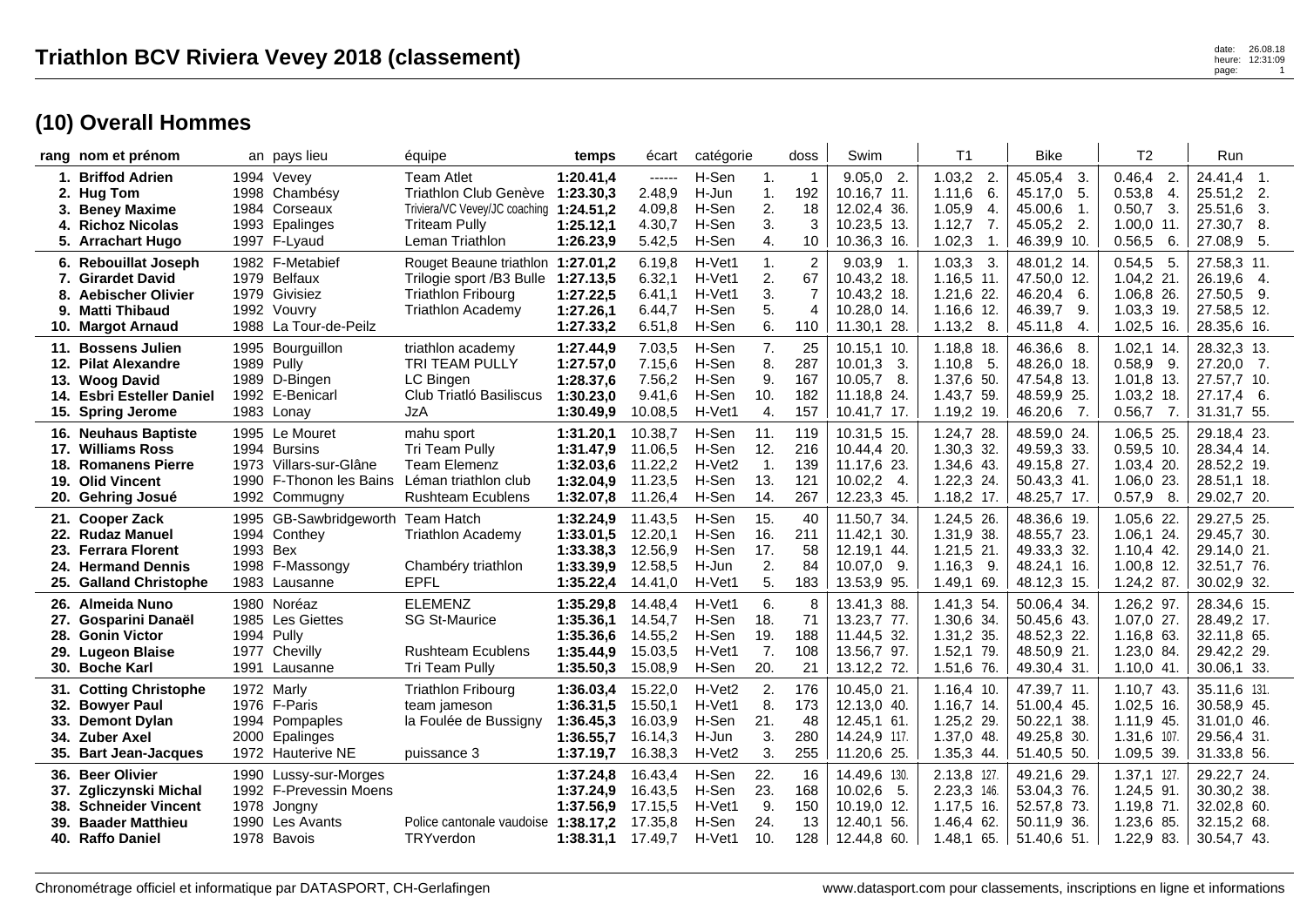|     | rang nom et prénom                                                                                                                     |      | an pays lieu                                                                                                            | équipe                                                                                                                                | temps                                                         | écart                                               | catégorie                                                             |                                           | doss                           | Swim                                                                         | T <sub>1</sub>                                                           | <b>Bike</b>                                                              | T <sub>2</sub>                                                            | Run                                                                      |
|-----|----------------------------------------------------------------------------------------------------------------------------------------|------|-------------------------------------------------------------------------------------------------------------------------|---------------------------------------------------------------------------------------------------------------------------------------|---------------------------------------------------------------|-----------------------------------------------------|-----------------------------------------------------------------------|-------------------------------------------|--------------------------------|------------------------------------------------------------------------------|--------------------------------------------------------------------------|--------------------------------------------------------------------------|---------------------------------------------------------------------------|--------------------------------------------------------------------------|
|     | 41. Deberdt Daan<br>42. Freund Stéphane<br>43. Peltier Alexandre<br>44. Annen Patrick<br>45. Herman Gyula                              | 1979 | 1988 B-Sint-Amandsberg<br>1969 Pomy<br>1981 Chesières<br>1969 Vevey<br>Versoix                                          | Tri Lion<br>Triviera                                                                                                                  | 1:38.34,5<br>1:38.37,6<br>1:38.38,6<br>1:38.42,3<br>1:39.00,0 | 17.53,1<br>17.56,2<br>17.57.2<br>18.00,9<br>18.18,6 | H-Sen<br>H-Vet2<br>H-Vet1<br>H-Vet <sub>2</sub><br>H-Vet1             | 25.<br>4.<br>11.<br>5.<br>12.             | 45<br>62<br>245<br>293<br>83   | 10.03,1<br>- 6.<br>15.39,1 159.<br>13.35,3 84.<br>11.22,8 27.<br>13.49,3 92. | 1.28,0 30.<br>1.38,551.<br>$1.55,7$ 91.<br>1.30,5 33.<br>1.59,3 99.      | 53.08,9 78.<br>48.48,1 20.<br>52.29,9 62.<br>51.36,0 49.<br>52.17,1 57.  | 1.39,5 135<br>$1.15,3$ 61.<br>1.20.5 75.<br>1.08,8 32.<br>1.26,3 98.      | 32.15,0 67.<br>31.16,6 51.<br>29.17,2 22.<br>33.04,2 82.<br>29.28,0 26.  |
| 48. | 46. Jacques Guillaume<br>47. Hutter Thierry<br><b>Ramirez Gilbert Ray</b><br>49. Talabardon Sebastien 1978 Pully<br>50. Bégel Stéphane |      | 1989 F-Thonon les Bains<br>1983 Bussigny<br>1979 Nyon<br>1974 Sullens                                                   | Leman Triathlon Club<br>Rushteam / Dotti<br>Elemens<br>VidyMed                                                                        | 1:39.01,9<br>1:39.08.7<br>1:39.11.0<br>1:39.17.7<br>1:39.18,8 | 18.20,5<br>18.27,3<br>18.29,6<br>18.36,3<br>18.37,4 | H-Sen<br>H-Vet1<br>H-Vet1<br>H-Vet1<br>H-Vet1                         | 26.<br>13.<br>14.<br>15.<br>16.           | 90<br>89<br>294<br>159<br>258  | 12.38,4 55.<br>13.24,7 80.<br>12.38,0 54.<br>13.04,9 65.<br>14.03,4 100.     | 1.57,8 96.<br>1.52,7 85.<br>$1.50,1$ 72.<br>2.19,8 136.<br>1.37,2 49.    | 53.00,1 74.<br>49.06,5 26.<br>53.06.3 77.<br>50.10,6 35.<br>50.57,7 44.  | 1.08,5 31<br>1.20,4 74.<br>$1.27,7$ 101.<br>1.38,0 130.<br>1.08,9 35.     | 30.17,1 37.<br>33.24,4 90.<br>30.08,9 34.<br>32.04,4 61.<br>31.31,6 54.  |
|     | 51. Grept Guilhem<br>52. Schintgen Joël<br>53. Passera David<br>54. Schnegg Serge<br>55. Rossi Stefano                                 |      | 1998 Bouveret<br>1982 Chavannes-près-Renens Rushteam Ecublens<br>1980 La Tour-de-Peilz<br>1965 Yvonand<br>1987 Lausanne | <b>GX Racing</b><br><b>Running Conseils</b><br>TRYverdon<br>Canottieri Mincio G.S.                                                    | 1:39.28,6<br>1:39.32,1<br>1:39.52,5<br>1:40.10,8<br>1:40.19,9 | 18.47.2<br>18.50,7<br>19.11,1<br>19.29,4<br>19.38,5 | H-Jun<br>H-Vet1<br>H-Vet1<br>H-Vet2<br>H-Sen                          | 4.<br>17.<br>18.<br>6.<br>27.             | 76<br>147<br>203<br>149<br>141 | 12.26,9 48.<br>14.08,9 103.<br>14.06.5 101.<br>14.13,8 106.<br>11.20,6 25.   | 1.31,2 35.<br>1.53,6 86.<br>1.59,4 100.<br>1.31,3 37.<br>$1.46,2$ 61.    | 52.10.7 55.<br>50.37,3 40.<br>51.05,2 46.<br>51.23,0 48.<br>51.10,3 47.  | 1.14,6 56.<br>1.37,9 129.<br>1.34,8 116.<br>1.09, 1.37.<br>1.09,9 40.     | 32.05,2 62.<br>31.14,4 49.<br>31.06,6 47.<br>31.53,6 58.<br>34.52,9 123. |
|     | 56. Rohrer Jean-Pierre<br>57. Thiebaud Frederic<br>58. Ruchti Stéphane<br>59. Etemad Nicou<br>60. Bednarz Piotr                        | 1971 | 1956 Chardonne<br>1980 F-Heillecourt<br>Cossonay-Ville<br>1988 Genève<br>1988 Lausanne                                  | Triviera<br>Laneuveville Triathlon<br><b>Rushteam Ecublens</b><br>Triathlon Club Genève 1:41.17.0<br>Les chèvres Savoyardes 1:41.17,6 | 1:40.27,2<br>1:41.07.4<br>1:41.13,9                           | 19.45,8<br>20.26,0<br>20.32,5<br>20.35,6<br>20.36,2 | H-Vet3<br>H-Vet1<br>H-Vet <sub>2</sub><br>H-Sen<br>H-Sen              | $\mathbf{1}$ .<br>19.<br>7.<br>28.<br>29. | 248<br>279<br>144<br>54<br>15  | 12.14,3 42.<br>12.12,3 38.<br>12.13,3 41.<br>12.16.0 43.<br>15.05,5 143.     | 1.31,9 38.<br>1.20,2 20.<br>2.01,3 104.<br>1.29,2 31.<br>1.54,4 88.      | 50.44,6 42.<br>53.33,4 88.<br>52.55,3 72.<br>53.27,3 85.<br>53.25,8 84.  | 1.20,2 73.<br>$1.02,2$ 15.<br>$1.19,4$ 70.<br>$1.18,4$ 67.<br>1.17,5 66.  | 34.36,2 116.<br>32.59,3 77.<br>32.44,6 73.<br>32.46,1 75.<br>29.34,4 27. |
|     | 61. Cochard Gianni<br>62. Taylor Liam<br>63. Richard Patrick<br>64. Dupraz Maxime<br>65. Labourier Ludovic                             | 1987 | 1991 Remaufens<br>1988 Clarens<br>1985 Cheseaux-sur-Lausanne<br>Brugg AG<br>1984 Penthalaz                              | Les chèvres Savoyardes 1:41.49,4<br>Rushteam ecublens                                                                                 | 1:41.18.0<br>1:41.41,8<br>1:41.47.8<br>1:41.54,4              | 20.36,6<br>21.00,4<br>21.06.4<br>21.08,0<br>21.13,0 | H-Sen<br>H-Sen<br>H-Sen<br>H-Sen<br>H-Sen                             | 30.<br>31.<br>32.<br>33.<br>34.           | 231<br>251<br>299<br>52<br>95  | 11.35,6 29.<br>13.44,2 90.<br>13.08.0 67.<br>14.57,8 136.<br>13.49,5 93.     | 1.41,5 55.<br>1.50,9 74.<br>2.36,3 169.<br>1.48,3 66.<br>1.52,6 83.      | 53.58,8 95.<br>55.16,4 118.<br>53.15,5 81.<br>52.19,2 58.<br>50.18,9 37. | 1.16,9 65<br>$1.12,8$ 49.<br>1.32,2 109.<br>1.49,6 169.<br>$1.15,0$ 58.   | 32.45,2 74.<br>29.37,5 28.<br>31.15,8 50.<br>30.54,5 42.<br>34.38,4 118. |
|     | 66. Randin Olivier<br>67. Nava Fabio<br>68. Tanner Reto<br>69. Chesi Marco<br>70. Pasche Stéphane                                      | 1972 | 1972 Denens<br>1980 Montpreveyres<br>Schliern b. Köniz<br>1995 Crissier<br>1978 Yverdon-les-Bains                       | rushteam<br><b>Evolution Sport Team</b><br>DNH Hill Runners Lausanne 1:42.25,2<br>TRYverdon                                           | 1:42.01,9<br>1:42.03.3<br>1:42.06.7<br>1:42.29,0              | 21.20,5<br>21.21,9<br>21.25,3<br>21.43,8<br>21.47,6 | H-Vet <sub>2</sub><br>H-Vet1<br>H-Vet <sub>2</sub><br>H-Sen<br>H-Vet1 | 8.<br>20.<br>9.<br>35.<br>21.             | 129<br>118<br>300<br>35<br>124 | 13.42,3 89.<br>14.31,6 120.<br>13.46,3 91.<br>13.10.1 70.<br>13.31,9 83.     | 1.56,6 93.<br>2.19,9 138.<br>2.35,3 167.<br>2.41,9 178.<br>$2.00,4$ 103. | 51.56,5 53.<br>51.57,1 54.<br>52.23,0 60.<br>54.14,9 104<br>54.11,8 102. | 1.23,6 85<br>1.08,8 32.<br>1.35,3 118.<br>1.40,6 140.<br>1.25,2 93.       | 33.02,9 80.<br>32.05,9 63.<br>31.46,8 57.<br>30.37,7 39.<br>31.19,7 52.  |
|     | 71. Andres Patrick<br>72. Ortega Juan<br>73. Recchia Giuseppe<br>74. Christinat Florian<br>75. Chatelan Anton                          | 1981 | Avry-sur-Matran<br>1975 Confignon<br>1969 Lausanne<br>1988 Chardonne<br>1963 Renens VD                                  | B3, Bulle Triathlon<br>Venezuela Libre<br>Tri Team GMCC<br>T3DC / RUSHTEAM                                                            | 1:42.43.6<br>1:42.47.1<br>1:43.00,0<br>1:43.19.7<br>1:43.25,6 | 22.02,2<br>22.05,7<br>22.18,6<br>22.38,3<br>22.44,2 | H-Vet1<br>H-Vet1<br>H-Vet2<br>H-Sen<br>H-Vet3                         | 22.<br>23.<br>10.<br>36.<br>2.            | 254<br>201<br>207<br>175<br>34 | 14.24,4 116.<br>12.56,6 64.<br>14.20.9 112.<br>15.17,9 147.<br>14.13,9 107.  | 1.57,6 95.<br>$1.24,6$ 27.<br>$1.32,2$ 41.<br>1.36,5 47.<br>1.52,5 82.   | 53.51,5 92.<br>56.19,1 129<br>52.52,4 70.<br>55.02,9 115.<br>53.24,0 83. | 1.44,2 151<br>$1.08, 1$ 29.<br>$1.14,2$ 54.<br>1.08,3 30.<br>$1.14,0$ 53. | 30.45,9 40.<br>30.58,7 44.<br>33.00,3 78.<br>30.14,1 36.<br>32.41,2 72.  |
|     | <b>76. Loichat Cedric</b><br>77. Borda Luis<br>78. Page Gonzague<br>79. Hercod Julien<br>80. Monney Sylvain                            | 1975 | Prangins<br>1966 Romanel-sur-Lausanne Tri Team Pully<br>1982 Morlon<br>1989 Villeneuve VD<br>1999 Corpataux-Magnedens   | AS.PI / CNN Tri Nyon                                                                                                                  | 1:43.42,5<br>1:43.42,7<br>1:43.43.8<br>1:43.44,0<br>1:43.47.7 | 23.01.1<br>23.01,3<br>23.02.4<br>23.02,6<br>23.06,3 | H-Vet1<br>H-Vet2<br>H-Vet1<br>H-Sen<br>H-Jun                          | 24.<br>11.<br>25.<br>37.<br>5.            | 102<br>24<br>273<br>82<br>199  | 16.45,9 205.<br>14.06.6 102.<br>15.47,6 167.<br>15.17.1 145.<br>15.02,7 141. | 1.36,3 46.<br>2.19,5 134.<br>2.47,5 195.<br>1.40,2 52.<br>2.26,4 149.    | 52.46,8 65.<br>53.02,9 75.<br>53.19,4 82.<br>51.53,4 52.<br>54.06,1 97.  | 1.21.6 79.<br>1.44,3 152.<br>1.40,3 139.<br>2.42,6 258.<br>1.26,4 99.     | 31.11,9 48.<br>32.29,4 70.<br>30.09,0 35.<br>32.10,7 64.<br>30.46,1 41.  |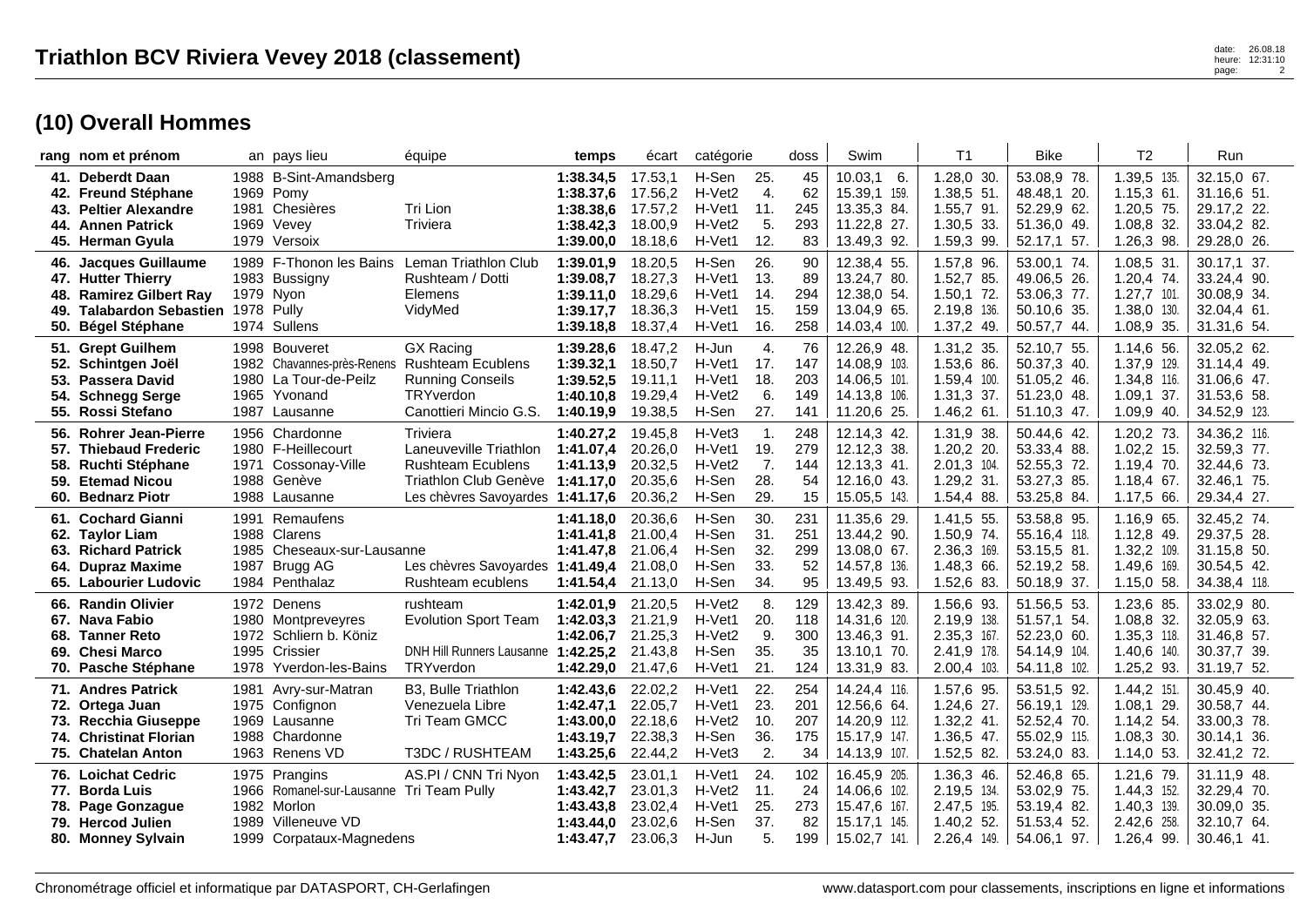|                   | rang nom et prénom                                                                                                        |      | an pays lieu                                                                                          | équipe                                                                       | temps                                                         | écart                                               | catégorie                                                |                                 | doss                            | Swim                                                                                     | T <sub>1</sub>                                                           | <b>Bike</b>                                                                 | T <sub>2</sub>                                                             | Run                                                                         |
|-------------------|---------------------------------------------------------------------------------------------------------------------------|------|-------------------------------------------------------------------------------------------------------|------------------------------------------------------------------------------|---------------------------------------------------------------|-----------------------------------------------------|----------------------------------------------------------|---------------------------------|---------------------------------|------------------------------------------------------------------------------------------|--------------------------------------------------------------------------|-----------------------------------------------------------------------------|----------------------------------------------------------------------------|-----------------------------------------------------------------------------|
| 83.               | 81. Gachet Samuel<br>82. Stauffer Laurent<br><b>Schmutz Alain</b><br>84. Lovis Cedric<br>85. Grabowski Michal             |      | 1982 Oulens-sous-Echallens<br>1966 Cortaillod<br>1970 La Tour-de-Peilz<br>1978 Versoix<br>2000 Morges | red fish<br><b>Triviera Atlet</b><br><b>UBS Run&amp;Bike</b>                 | 1:43.49.7<br>1:43.53,3<br>1:43.55,3<br>1:43.55,5<br>1:44.01,5 | 23.08,3<br>23.11,9<br>23.13.9<br>23.14,1<br>23.20,1 | H-Vet1<br>H-Vet2<br>H-Vet2<br>H-Vet1<br>H-Jun            | 26.<br>12.<br>13.<br>27.<br>6.  | 264<br>278<br>276<br>105<br>73  | 13.49,6 94.<br>11.56,4 35.<br>15.28.7 151.<br>12.52,8 63.<br>13.11,5 71.                 | 1.47,1 63.<br>1.44,8 60.<br>$1.17.4$ 15.<br>1.34,4 42.<br>2.07,6 112.    | 53.13,1 80.<br>53.35,9 90.<br>50.34,9 39.<br>54.50,5 112.<br>54.09,4 99.    | 1.50,3 174<br>1.51,8 177.<br>$1.13.4$ 51.<br>$1.22,0$ 81.<br>1.09,0 36.    | 33.09,6 84.<br>34.44,4 122.<br>35.20.9 134.<br>33.15.8 87.<br>33.24,0 89.   |
| 86.<br>88.<br>89. | <b>Bertschy Jean-Marc</b><br>87. Gusse Jeremy<br><b>Daiello Xavier</b><br><b>Busslinger Frederic</b><br>90. Gehret Michi  |      | 1961 Belfaux<br>1984 Rossens FR<br>1969 Crans-près-Céligny<br>1977 La Conversion<br>1977 Feutersoey   | <b>Triathlon Fribourg</b>                                                    | 1:44.17.7<br>1:44.21.7<br>1:44.25,0<br>1:44.28.6<br>1:44.35,7 | 23.36,3<br>23.40,3<br>23.43,6<br>23.47.2<br>23.54,3 | H-Vet3<br>H-Sen<br>H-Vet2<br>H-Vet1<br>H-Vet1            | 3.<br>38.<br>14.<br>28.<br>29.  | 256<br>191<br>44<br>30<br>286   | 12.43,1 59.<br>13.39,6 87.<br>14.38,2 123.<br>10.04,6<br>$\overline{7}$ .<br>12.47,2 62. | 1.36,1 45.<br>1.52,4 81.<br>1.41,5 55.<br>1.48,7 67.<br>3.23,7 227.      | 52.53,3 71.<br>53.31,0 87.<br>52.48,4 68.<br>58.16.5 163.<br>49.16,1 28.    | $1.27,7$ 101<br>1.43,0 148.<br>1.20,9 77.<br>1.14,2 54.<br>1.36,0 123.     | 35.37,5 143.<br>33.35,7 94.<br>33.56,0 101.<br>33.04,6 83.<br>37.32,7 177.  |
|                   | 91. Perdaems Theo<br>92. Schwan Michael<br>93. Gibaud Fabrice<br>94. Jaques Michael<br>95. Karpushov Alexander            |      | 2000 F-Collonges<br>1964 Corseaux<br>1979 Clarmont<br>1982 Orges<br>1991 Ecublens VD                  | <b>UC Gessienne</b><br><b>TRY</b><br><b>Rushteam Ecublens</b>                | 1:44.40,9<br>1:45.20,6<br>1:45.30.2<br>1:45.32,1<br>1:45.32,3 | 23.59,5<br>24.39,2<br>24.48,8<br>24.50.7<br>24.50,9 | H-Jun<br>H-Vet2<br>H-Vet1<br>H-Vet1<br>H-Sen             | 7.<br>15.<br>30.<br>31.<br>39.  | 125<br>282<br>268<br>197<br>198 | 14.31.7 121.<br>14.19,4 109.<br>14.09,1 104.<br>13.24.1 79.<br>13.36,6 86.               | 2.04,3 109.<br>2.44,2 185<br>2.39,1 174.<br>1.50,5 73.<br>2.33,4 161.    | 54.33,3 108.<br>53.30,4 86.<br>52.35,5 64.<br>54.09,0 98.<br>54.48,7 110.   | 2.04.8 211<br>1.36,6 125.<br>2.15,3 234.<br>1.08.8 32.<br>2.21,8 244.      | 31.26.8 53.<br>33.10,0 85.<br>33.51,2 99.<br>34.59,7 127.<br>32.11,8 65.    |
| 96.<br>98.        | <b>Eyrauch Pascal</b><br>97. Kilchenmann Olivier<br>Jaussi Laurent<br>99. Losey Maxime<br>100. Souto Adrian               | 1967 | 1987 Morges<br>1979 Collombey<br><b>Plan-les-Ouates</b><br>1987 Morges<br>1982 Genève                 | TriValais/TRT athlétisme/GXRacing<br>Club Ciclista Triatlon Poio 1:45.58,4   | 1:45.41.8<br>1:45.44,5<br>1:45.45.8<br>1:45.47,0              | 25.00.4<br>25.03,1<br>25.04,4<br>25.05,6<br>25.17,0 | H-Sen<br>H-Vet1<br>H-Vet <sub>2</sub><br>H-Sen<br>H-Vet1 | 40.<br>32.<br>16.<br>41.<br>33. | 55<br>238<br>91<br>103<br>155   | 12.34,3 52.<br>13.57,7 98.<br>11.43.0 31.<br>12.31,9 51.<br>14.03.0 99.                  | 1.58,7 98.<br>1.51,8 77.<br>2.53,3 204.<br>2.13,2 124.<br>1.54,6 89.     | 54.12.4 103.<br>52.19,5 59.<br>52.47,4 66.<br>55.01,1 113.<br>55.04,3 116.  | 1.19.1 69.<br>$1.24,4$ 90.<br>1.41,0 141.<br>$1.21, 1.78$ .<br>1.28,8 104. | 35.37,3 141.<br>36.11,1 152.<br>36.41,1 158.<br>34.39,7 119.<br>33.27,7 91. |
| 103.<br>105.      | 101. Soulard Clément<br>102. Bernhart Pierre<br><b>Borges Bruno</b><br>104. Rama Adrien<br><b>Gasparini Giulio</b>        | 1987 | 1995 Ecublens VD<br>1975 Lausanne<br>Cartigny<br>1990 Lausanne<br>1981 Meyrin                         | <b>Team Bernhart</b><br>Tri Team Pully<br>Gobe Bitume-Stade Genève 1:46.40,7 | 1:46.22,4<br>1:46.27.4<br>1:46.29,5<br>1:46.34,1              | 25.41,0<br>25.46,0<br>25.48,1<br>25.52,7<br>25.59,3 | H-Sen<br>H-Vet1<br>H-Sen<br>H-Sen<br>H-Vet1              | 42.<br>34.<br>43.<br>44.<br>35. | 154<br>19<br>224<br>275<br>266  | 14.42,6 126.<br>14.57,1 135.<br>13.24,0 78.<br>14.27,4 118.<br>15.40,9 161.              | 1.57,0 94.<br>2.07,7 113.<br>2.44,0 183.<br>2.05,3 110.<br>1.53,6 86.    | 55.59,1 125.<br>53.54,2 94.<br>54.18,5 106.<br>54.39,7 109.<br>53.35,3 89.  | 1.43,8 150<br>1.35,1 117<br>$1.37,1$ 127.<br>1.15,2 59.<br>1.39,9 137      | 31.59,9 59.<br>33.53,3 100.<br>34.25,9 112.<br>34.06.5 106.<br>33.51,0 98.  |
| 106.              | <b>Bobillier Michel</b><br>107. Touron Adrien<br>108. Fazan Corentin<br>109. Mendes Sergio<br>110. Rodriguez Amado        | 1984 | 1973 Vevey<br>1993 Fribourg<br>Blonay<br>1979 Chavornay<br>1977 Collombey                             | Tri Team Pully<br>One Two Tri<br>Espace Santé Aigle<br>Cyclorégion           | 1:46.57.6<br>1:47.14.9<br>1:47.33,4<br>1:47.52.6<br>1:47.53,8 | 26.16,2<br>26.33,5<br>26.52,0<br>27.11.2<br>27.12,4 | H-Vet2<br>H-Sen<br>H-Sen<br>H-Vet1<br>H-Vet1             | 17.<br>45.<br>46.<br>36.<br>37. | 220<br>214<br>56<br>113<br>136  | 13.19,9 73.<br>13.28,9 81.<br>14.28,2 119.<br>13.31,3 82.<br>15.21,4 149.                | 2.12,6 123.<br>1.56,5 92.<br>2.07,2 111.<br>$2.00,1$ 102.<br>2.41,9 178. | 57.35,5 151.<br>55.36,0 123.<br>54.09,9 100.<br>55.29,4 121.<br>52.35,3 63. | $1.20,1$ 72.<br>2.03,1 203.<br>$1.10,8$ 44.<br>1.32,3 110.<br>1.50,4 175.  | 32.29,5 71.<br>34.10.4 108.<br>35.37,3 141.<br>35.19.5 132.<br>35.24,8 137. |
| 111.<br>113.      | <b>Piguet Léonard</b><br>112. Seydoux Anatole<br><b>Etchegaray Adrien</b><br>114. Gloor Sébastien<br>115. Bollier Nicolas |      | 1994 Vevey<br>1991 Grattavache<br>1993 Prilly<br>1987 Nyon<br>1990 Corseaux                           | Triviera<br>Tri Team Babiotz<br>Marginal Sport, Oron                         | 1:48.03,4<br>1:48.14,9<br>1:48.33,3<br>1:48.36,1<br>1:48.39,9 | 27.22,0<br>27.33,5<br>27.51,9<br>27.54,7<br>27.58,5 | H-Sen<br>H-Sen<br>H-Sen<br>H-Sen<br>H-Sen                | 47.<br>48.<br>49.<br>50.<br>51. | 247<br>212<br>234<br>70<br>222  | 13.06,4 66.<br>16.28,6 198.<br>15.22,5 150.<br>17.31,3 223.<br>12.12.7 39.               | 1.41,2 53.<br>1.48,0 64.<br>2.35,3 167.<br>2.16,0 130.<br>2.45,5<br>189. | 58.12,5 160.<br>55.18,5 119.<br>52.48,0 67.<br>52.51,6 69.<br>58.53,9 176.  | $1.07,1$ 28.<br>1.26,0 96.<br>1.56,3 190.<br>1.49,9 170.<br>$1.28,1$ 103.  | 33.56,2 102.<br>33.13,8 86.<br>35.51,2 145.<br>34.07,3 107.<br>33.19,7 88.  |
|                   | 116. Oubihi Ali<br>117. Jost David<br>118. Touron Arnaud<br>119. Ficheux Gautier<br>120. Parkins Craig                    |      | 1990 Lausanne<br>1979 Genève<br>1991 Fribourg<br>1995 Romanel-sur-Lausanne<br>1969 F-Thoiry           | Tri Team Pully<br>GenevaTriathlon club<br>One two tri                        | 1:48.46,7<br>1:49.14.8<br>1:49.37.6<br>1:49.38.6<br>1:49.41.2 | 28.05,3<br>28.33,4<br>28.56.2<br>28.57,2<br>28.59.8 | H-Sen<br>H-Vet1<br>H-Sen<br>H-Sen<br>H-Vet2              | 52.<br>38.<br>53.<br>54.<br>18. | 122<br>237<br>215<br>59<br>202  | 13.22,6 75.<br>15.02,5 140.<br>13.09.4 68.<br>17.57,0<br>-233.<br>14.19,6 110.           | 3.14,7 222.<br>1.41,7 58.<br>2.21,0 141.<br>3.52,2 241.<br>$1.24,3$ 25.  | 56.53,1 134.<br>56.05,7 126.<br>58.28,7 167.<br>52.23,7 61<br>57.47,9 154.  | 1.35,9 122.<br>1.15,2 59.<br>1.24.6 92.<br>2.23,6 246.<br>$1.12,7$ 48.     | 33.40,4 96.<br>35.09,7 130.<br>34.13.9 110.<br>33.02.1 79.<br>34.56,7 125.  |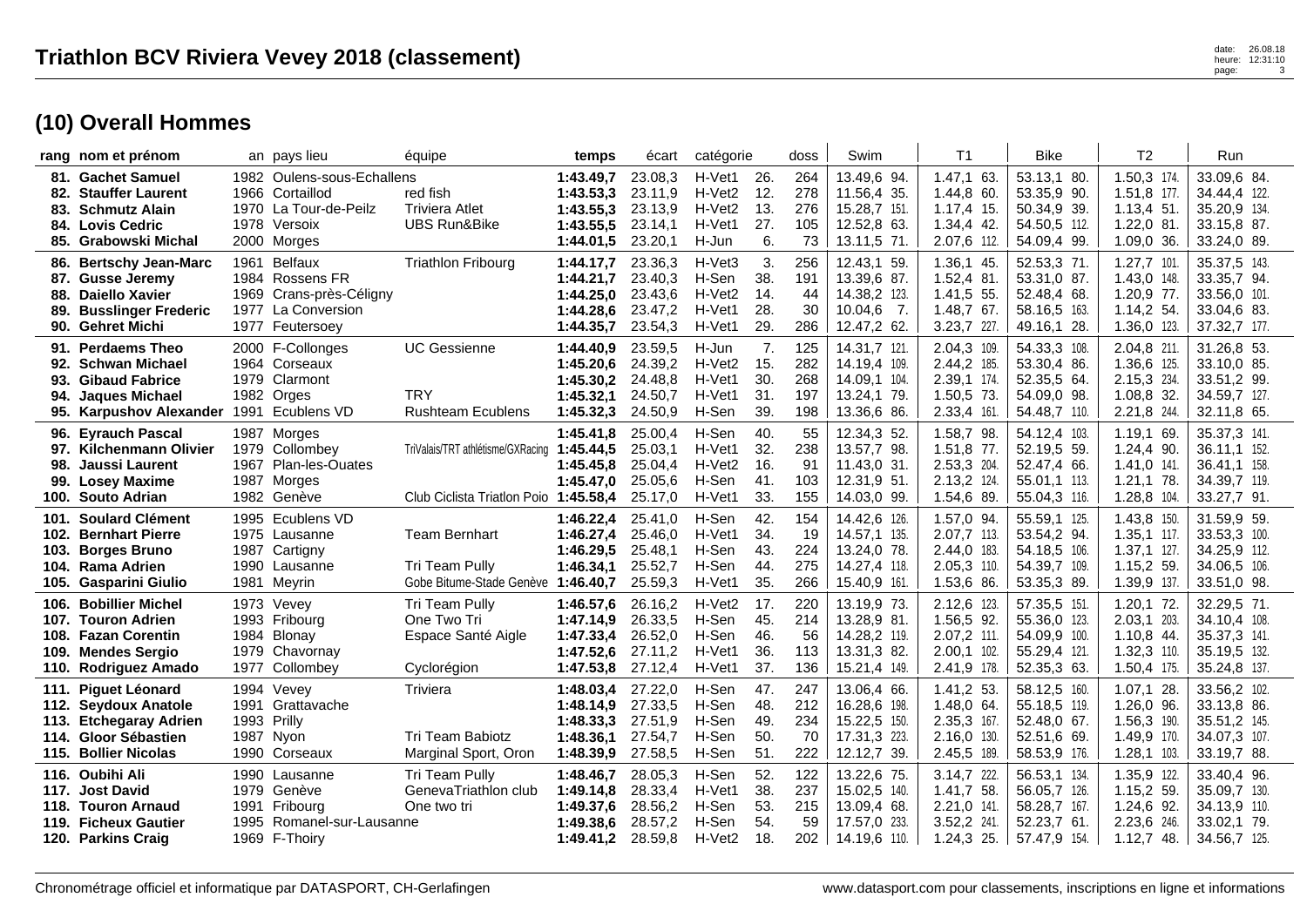|      | rang nom et prénom                                                                                                            |                      | an pays lieu                                                                                                                    | équipe                                                                             | temps                                                         | écart                                               | catégorie                                                 |                                 | doss                           | Swim                                                                         | T <sub>1</sub>                                                              | Bike                                                                          | Т2                                                                         | Run                                                                          |
|------|-------------------------------------------------------------------------------------------------------------------------------|----------------------|---------------------------------------------------------------------------------------------------------------------------------|------------------------------------------------------------------------------------|---------------------------------------------------------------|-----------------------------------------------------|-----------------------------------------------------------|---------------------------------|--------------------------------|------------------------------------------------------------------------------|-----------------------------------------------------------------------------|-------------------------------------------------------------------------------|----------------------------------------------------------------------------|------------------------------------------------------------------------------|
| 123. | 121. Leloup Mikael<br>122. Michel Florian<br><b>Vauthey Fabrice</b><br>124. Botterill Philip<br>125. Perroud Michel           |                      | 1978 F-Feternes<br>1988 F-Thollon<br>1987 Monthey<br>1977 Blonay<br>1958 La Tour-de-Peilz                                       | <b>Publier Triathlon</b><br>Leman Triathlon Club<br>triviera / roue verte<br>Begon | 1:49.45.7<br>1:49.47.7<br>1:50.12,0<br>1:50.17,3<br>1:50.21,5 | 29.04.3<br>29.06,3<br>29.30.6<br>29.35,9<br>29.40,1 | H-Vet1<br>H-Sen<br>H-Sen<br>H-Vet1<br>H-Vet3              | 39.<br>55.<br>56.<br>40.<br>4.  | 99<br>241<br>162<br>257<br>246 | 15.21,0 148.<br>11.46,6 33.<br>16.55.5 206.<br>17.56,4 232.<br>10.49,9 22.   | 2.39,2 175.<br>$1.32,0$ 40.<br>$2.12,1$ 120.<br>2.26,2 148.<br>$1.51,1$ 75. | 54.49,5 111.<br>57.42,9 152.<br>54.10.3 101.<br>53.53,1 93<br>56.33,3 132.    | 1.49,9 170.<br>1.41,9 145.<br>1.33,6 113.<br>1.30,5 106.<br>$1.24, 2.87$ . | 35.06,1 128.<br>37.04,3 169.<br>35.20,5 133.<br>34.31,1 115.<br>39.43,0 214. |
|      | 126. Menetrey Dylan<br>127. Chinelli Domenico<br>128. Bodson Francois<br>129. Arribas Fernandez Daniel<br>130. Hervin Mathieu | 1965 Bex             | 1990 Chêne-Bourg<br>1976 Prangins<br>1985 Genève<br>1977 Vevey                                                                  | Club Ciclista Triatlon Poio 1:51.25,3                                              | 1:50.22.3<br>1:51.04,2<br>1:51.11.0<br>1:51.29,5              | 29.40.9<br>30.22,8<br>30.29.6<br>30.43,9<br>30.48,1 | H-Sen<br>H-Vet <sub>2</sub><br>H-Vet1<br>H-Sen<br>H-Vet1  | 57.<br>19.<br>41.<br>58.<br>42. | 114<br>37<br>23<br>11<br>86    | 13.54,0 96.<br>17.29,9 222.<br>15.33,2 156.<br>12.25,8 46.<br>15.01,4 139.   | 1.50.0 71.<br>2.31,1 157.<br>2.11,5 117.<br>1.41,6 57.<br>$1.21,6$ 22.      | 57.11.6 142.<br>54.00.3 96.<br>57.05,2 139.<br>1:03.05,2 208<br>55.45,8 124.  | 1.32,4 111<br>2.03,7 207.<br>1.52,9 180.<br>$1.09,4$ 38.<br>$1.16,0$ 62.   | 35.54,3 146.<br>34.59,2 126.<br>34.28,2 113.<br>33.03,3 81.<br>38.04,7 183.  |
| 133. | 131. Martin Olivier<br>132. Morin Thomas<br><b>Boden Matthew</b><br>134. Besse Pierre-André<br>135. Nicolas Sebastien         | 1961                 | 1962 Bogis-Bossey<br>1976 Lausanne<br>1978 Grandvaux<br>Ecublens VD<br>1981 Genève                                              | Genevatriathlon<br>Tri Team Pully<br><b>Rushteam Ecublens</b>                      | 1:51.39,0<br>1:51.43.7<br>1:52.00.0<br>1:52.09,5<br>1:52.18,7 | 30.57,6<br>31.02,3<br>31.18.6<br>31.28,1<br>31.37,3 | H-Vet3<br>H-Vet1<br>H-Vet1<br>H-Vet3<br>H-Vet1            | 5.<br>43.<br>44.<br>6.<br>45.   | 112<br>200<br>22<br>20<br>120  | 13.36,1 85.<br>16.04,0 179.<br>16.02,5 175.<br>12.36,3 53.<br>12.40,7 58.    | 2.10,9 116.<br>2.21,2 142.<br>$1.48,767$ .<br>2.09,3 114.<br>2.51,5 200.    | 54.14,9 104<br>57.57,9 156<br>58.13,9 161.<br>55.06,6 117.<br>1:00.19,0 183.  | 1.41,0 141<br>1.43,5 149.<br>1.16,8 63.<br>1.59,7 197.<br>1.44,8 155.      | 39.56,1 218.<br>33.37,1 95.<br>34.38,1 117.<br>40.17,6 221.<br>34.42,7 121.  |
|      | 136. Charlet Simon<br>137. Rochat Kim<br>138. De Pierri Rodolphe<br>139. Boulben Eric<br>140. Lenoir Cédric                   | 1979<br>1965<br>1971 | 1988 Vevey<br>Cheseaux-sur-Lausanne Sporting Cheseaux<br>Belmont-sur-Lausanne<br>Montreux<br>1969 Troistorrents                 |                                                                                    | 1:52.23,5<br>1:52.38.6<br>1:52.47.4<br>1:52.52,0<br>1:53.02,0 | 31.42,1<br>31.57,2<br>32,06.0<br>32.10,6<br>32.20,6 | H-Sen<br>H-Vet1<br>H-Vet2<br>H-Vet2<br>H-Vet <sub>2</sub> | 59.<br>46.<br>20.<br>21.<br>22. | 284<br>209<br>232<br>26<br>100 | 14.47,3 129.<br>14.23,7 115.<br>16.13.1 190.<br>12.04,0 37.<br>15.50,8 169.  | 3.16,1 223.<br>1.59,8 101.<br>3.23,1 225.<br>$2.16,1$ 131.<br>2.47,1 193.   | 53.08,9 78<br>58.42,7 171<br>53.45.1 91.<br>57.53,7 155.<br>58.34,2 168.      | 2.16,7 238.<br>1.47,1 162.<br>2.00,2 198.<br>1.53,8 182.<br>$1.50,2$ 173.  | 38.54,5 196.<br>35.45,3 144.<br>37.25,9 176.<br>38.44,4 195.<br>33.59,7 103. |
|      | 141. Da Costa Pedro<br>142. Coudegnat Damien<br>143. Burdet Vincent<br>144. Garnier Benoit<br>145. Jaton Pascal               |                      | 1983 Grandvaux<br>1984 F-Paris<br>1984 Romanel-sur-Lausanne VICTE@M<br>1985 Chernex<br>1965 Jouxtens-Mézery                     | TuxedoTeam                                                                         | 1:53.29,9<br>1:53.37.0<br>1:53.40.5<br>1:53.44,2<br>1:53.45.4 | 32.48,5<br>32.55,6<br>32.59.1<br>33.02,8<br>33.04,0 | H-Vet1<br>H-Sen<br>H-Sen<br>H-Sen<br>H-Vet <sub>2</sub>   | 47.<br>60.<br>61.<br>62.<br>23. | 177<br>41<br>225<br>290<br>163 | 16.10,2 186.<br>16.01.8 173.<br>15.41,2 162.<br>18.30,5 251.<br>14.50,1 131. | 2.13,2 124.<br>2.44,7 186.<br>$1.16,6$ 12.<br>2.23,2 145.<br>2.13,7 126.    | 58.24,0 166.<br>55.30,4 122.<br>58.42.7 171.<br>56.17,8 128.<br>58.49,0 174.  | 1.12,9 50.<br>1.55,9 186.<br>1.13,752.<br>1.39,5 135.<br>1.32,9 112.       | 35.29,6 138.<br>37.24,2 175.<br>36.46,3 164.<br>34.53,2 124.<br>36.19,7 154. |
|      | 146. Heger Frederic<br>147. Ray Anthony<br>148. Pichard David<br>149. Fellay Arnaud<br>150. Lozano Oscar                      |                      | 1972 Lausanne<br>1991 Payerne<br>1976 Ecublens VD<br>1977 Morges<br>1978 Savigny                                                | Tri Team Lutry<br>bourbaki                                                         | 1:53.48,5<br>1:54.05.5<br>1:54.10.8<br>1:54.11.6<br>1:54.20,0 | 33.07,1<br>33.24,1<br>33.29.4<br>33.30,2<br>33.38,6 | H-Vet2<br>H-Sen<br>H-Vet1<br>H-Vet1<br>H-Vet1             | 24.<br>63.<br>48.<br>49.<br>50. | 270<br>130<br>126<br>57<br>106 | 12.40,2 57.<br>16.17.5 193.<br>14.52,6 132.<br>16.07.9 181.<br>18.08,2 240.  | 1.55,1 90.<br>$2.11.7$ 118.<br>2.19,5 134.<br>2.03,0 107.<br>2.46,7 191.    | 1:00.19,9 184.<br>55.01.8 114<br>58.17.5 164<br>1:00.50,7 189.<br>52.11.6 56. | 1.14,6 56.<br>1.20,7 76.<br>1.57,4 193.<br>1.35,5 120.<br>1.44,8 155.      | 37.38,7 178.<br>39.13.8 203.<br>36.43.8 162.<br>33.34,5 93.<br>39.28,7 209.  |
|      | 151. Dufourniaud Benjamin<br>152. Chanu Johann<br>153. Glauser Pierre-Marie<br>154. Roux Raphael<br>155. Callinswood Kevin    |                      | 1985 Corseaux<br>1984 F-Lyon<br>1967 Lausanne<br>1983 F-Toulouse<br>1975 Blonay                                                 | Les Paccots<br>Blonay                                                              | 1:54.31,6<br>1:54.33,1<br>1:54.34,4<br>1:54.42,3<br>1:54.47.0 | 33.50,2<br>33.51.7<br>33.53.0<br>34.00,9<br>34.05,6 | H-Sen<br>H-Sen<br>H-Vet2<br>H-Vet1<br>H-Vet1              | 64.<br>65.<br>25.<br>51.<br>52. | 263<br>32<br>69<br>143<br>226  | 17.11,8 217.<br>16.10.3 187.<br>16.36,2 202.<br>15.47,2 166.<br>14.13,4 105. | 3.01,5 213.<br>2.49,6 197.<br>4.08,2 248.<br>1.51,9 78.<br>3.04,4 215.      | 58.48,2 173.<br>54.20,1 107.<br>57.06.7 140.<br>57.03,2 138.<br>58.42,1 170.  | 1.58,7 196.<br>1.45,7 158.<br>2.21,2 243.<br>1.32,0 108.<br>1.38,5 134.    | 33.31,4 92.<br>39.27,4 208.<br>34.22,1 111.<br>38.28,0 190.<br>37.08,6 170.  |
|      | 156. Miedema Mark<br>157. Hernandez Emilio<br>158. Schütz Cédric<br>159. Berthet Lionel<br>160. Martin Nicolas                | 1977<br>1980         | 1970 La Tour-de-Peilz<br>1972 Bremblens<br>Bretigny-sur-Morrens Vélo club Echallens<br>Froideville<br>1979 Le Mont-sur-Lausanne | <b>TEAM3DECOEUR</b>                                                                | 1:54.49.3<br>1:54.55.5<br>1:54.56,9<br>1:54.57.9<br>1:54.58.6 | 34.07.9<br>34.14.1<br>34.15,5<br>34.16,5<br>34.17,2 | H-Vet2<br>H-Vet2<br>H-Vet1<br>H-Vet1<br>H-Vet1            | 26.<br>27.<br>53.<br>54.<br>55. | 242<br>85<br>152<br>218<br>271 | 17.01,2 211.<br>15.04,9 142.<br>13.23,0 76.<br>15.32,5 155.<br>17.33,7 224.  | 2.25,6 147.<br>2.30,8 156.<br>4.21,8 255.<br>2.11,8 119.<br>2.12,2 121.     | 55.23,9 120.<br>1:01.33,8 193<br>57.01,5 137.<br>57.25.3 148.<br>57.10.6 141. | 1.44,5 153.<br>$1.45,3$ 157.<br>1.47,8 163.<br>1.25,2 93.<br>1.54,3 184.   | 38.14,1 184.<br>34.00,7 104.<br>38.22,8 188.<br>38.23,1 189.<br>36.07,8 151. |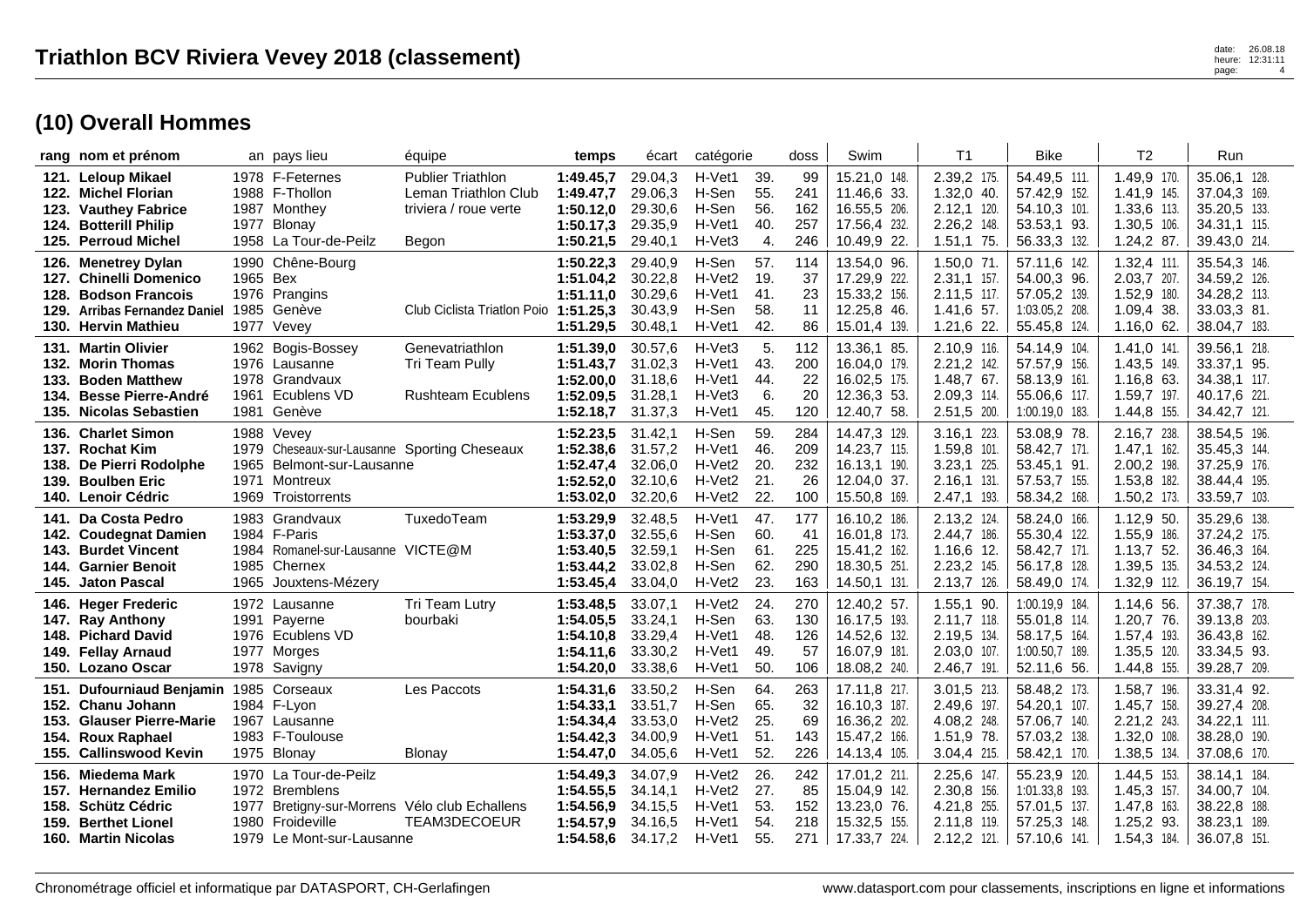|      | rang nom et prénom                                                                                                                     |                  | an pays lieu                                                                                  | équipe                                                                                                                  | temps                                                         | écart                                               | catégorie                                                                         |                                 | doss                            | Swim                                                                         | T <sub>1</sub>                                                            | <b>Bike</b>                                                                            | T <sub>2</sub>                                                            | Run                                                                          |
|------|----------------------------------------------------------------------------------------------------------------------------------------|------------------|-----------------------------------------------------------------------------------------------|-------------------------------------------------------------------------------------------------------------------------|---------------------------------------------------------------|-----------------------------------------------------|-----------------------------------------------------------------------------------|---------------------------------|---------------------------------|------------------------------------------------------------------------------|---------------------------------------------------------------------------|----------------------------------------------------------------------------------------|---------------------------------------------------------------------------|------------------------------------------------------------------------------|
| 163. | 161. Begle Arnaud<br>162. Cabrita Edgar<br><b>Steinmann David</b><br>164. Alber Cédric<br>165. Giezendanner Peter                      | 1986             | 1979 Lausanne<br>1966 Renens VD<br>Vevey<br>1979 Lutry<br>1970 Lausanne                       | Leschouchous<br>Capax Everest                                                                                           | 1:55.08.8<br>1:55.28,2<br>1:55.37,7<br>1:55.40,2<br>1:55.51,5 | 34.27,4<br>34.46,8<br>34.56,3<br>34.58,8<br>35.10,1 | H-Vet1<br>H-Vet <sub>2</sub><br>H-Sen<br>H-Vet1<br>H-Vet <sub>2</sub>             | 56.<br>28.<br>66.<br>57.<br>29. | 17<br>259<br>158<br>169<br>295  | 15.31,0 153.<br>15.29,9 152.<br>16.09,1 184.<br>18.02,9 239.<br>17.59,7 234. | 3.33,5 235.<br>2.51,8 201.<br>2.10,6 115.<br>2.04,2 108.<br>2.50,8 198.   | 58.03,2 157<br>59.06,3 177.<br>58.07,7 158.<br>56.59,1 136.<br>57.25,6 149.            | $1.12,0$ 46<br>1.56,2 188.<br>1.46,7 161.<br>1.49,2 168.<br>2.13,5 230.   | 36.49,1 166.<br>36.04,0 149.<br>37.23,6 174.<br>36.44,8 163.<br>35.21,9 135. |
|      | 166. Gonin Michel<br>167. Chalut Julien<br>168. Easton David<br>169. Vonlanthen Fred<br>170. Delahaut Eddie                            | 1981             | 1962 Pully<br>Meinier<br>1984 Cully<br>1974 Meinier<br>1962 Belmont-Lausanne                  | Les Coppistes<br>Centre Audi Collonge Bellerive 1:56.00,6<br>Centre Audi Collonge Bellerive 1:56.01,6<br>Tri Team Lutry | 1:55.55,5<br>1:56.00.9<br>1:56.04,3                           | 35.14.1<br>35.19,2<br>35.19,5<br>35.20,2<br>35.22,9 | H-Vet3<br>H-Vet1<br>H-Sen<br>H-Vet1<br>H-Vet3                                     | 7.<br>58.<br>67.<br>59.<br>8.   | 187<br>31<br>296<br>164<br>288  | 16.02,0 174.<br>13.09,7 69.<br>15.34.5 158.<br>16.55,5 206.<br>18.15.6 242.  | 2.58,6 212.<br>6.39,9 269.<br>2.57,3 211.<br>2.56,2 210.<br>2.44,8 187.   | 56.12,2 127.<br>56.52,5 133<br>1:01.58,2 197.<br>56.55,6 135.<br>56.20,1 130.          | 2.00,3 199.<br>2.35,2 254.<br>1.49,0 167.<br>2.32,5 251.<br>1.34,0 114.   | 38.42,4 194.<br>36.43,3 161.<br>33.41,9 97.<br>36.41,8 160.<br>37.09,8 171.  |
|      | 171. Gardaz Aurélien<br>172. Gohl Matthieu<br>173. Marinelli Massimo<br>174. Deleglise Patrice<br>175. Ravussin Gérald                 |                  | 2000 F-Peron<br>1995 Le Mont-sur-Lausanne<br>1987 Chardonne<br>1963 F-Lure<br>1963 Vullierens | Marinelli TV<br>sans                                                                                                    | 1:56.13,7<br>1:56.36,4<br>1:56.45.2<br>1:56.53,8<br>1:57.07,5 | 35.32,3<br>35.55,0<br>36.03.8<br>36.12,4<br>36.26,1 | H-Jun<br>H-Sen<br>H-Sen<br>H-Vet3<br>H-Vet3                                       | 8.<br>68.<br>69.<br>9.<br>10.   | 265<br>186<br>111<br>178<br>206 | 16.03,2 176.<br>15.31,1 154.<br>19.32,1 256.<br>15.41,3 163.<br>17.01,9 213. | 2.17,4 132.<br>3.26,1 229.<br>2.46,7 191.<br>1.52,3 80.<br>2.34,1 164.    | 59.18,9 178.<br>1:03.07,4 209.<br>57.15.4 144<br>57.22,4 147.<br>57.19,5 146.          | 1.46,4 160.<br>2.11,0 227.<br>$1.41,3$ 143.<br>1.56,5 191.<br>1.40,2 138. | 36.47,8 165.<br>32.20,8 69.<br>35.29,7 139.<br>40.01,3 219.<br>38.31,8 191.  |
|      | 176. Rollot Christophe<br>177. Calame-Rosset Nicolas<br>178. Grazioli Serge<br>179. Galster Olivier<br>180. Chuard Daniel              | 1983<br>1977     | 1975 Brent<br>Collombey<br>Etov<br>1967 Orbe<br>1963 St-Légier                                | Beygon                                                                                                                  | 1:57.07,7<br>1:57.16,8<br>1:57.17.8<br>1:57.26,6<br>1:57.29,7 | 36.26,3<br>36.35,4<br>36.36.4<br>36.45,2<br>36.48,3 | H-Vet1<br>H-Vet1<br>H-Vet1<br>H-Vet2<br>H-Vet3                                    | 60.<br>61.<br>62.<br>30.<br>11. | 138<br>174<br>75<br>64<br>228   | 14.20,5 111.<br>14.42,7 127.<br>15.13,9 144.<br>15.58,3 171.<br>16.56,1 208. | 3.28,5 231.<br>2.51,9 202.<br>$2.02,1$ 105.<br>2.34,5 165.<br>2.29,8 154. | 57.46,2 153<br>58.14,3 162.<br>58.36,6 169.<br>57.13,1 143.<br>57.32,1 150.            | 2.06,5 218.<br>2.14,6 232.<br>1.55,8 185.<br>1.56,2 188.<br>1.36,2 124.   | 39.26,0 207.<br>39.13,3 202.<br>39.29,4 210.<br>39.44,5 215.<br>38.55,5 198. |
|      | 181. Minton Graham<br>182. Oechslin Daniel<br>183. Decorvet Herbert<br>184. Crassier Lionel<br>185. Bene Thomas                        | 1966             | 1967 Vinzel<br>1988 Jongny<br>Courtaman<br>1968 Bellevue<br>1990 F-Mietesheim                 | <b>CTAC</b><br>FSG Chardonne-Jongny 1:57.37,8                                                                           | 1:57.36,0<br>1:57.46.0<br>1:57.46,1<br>1:58.30,3              | 36.54,6<br>36.56,4<br>37.04.6<br>37.04,7<br>37.48,9 | H-Vet2<br>H-Sen<br>H-Vet <sub>2</sub><br>H-Vet2<br>H-Sen                          | 31<br>70.<br>32.<br>33.<br>71.  | 116<br>244<br>46<br>262<br>171  | 14.46,0 128.<br>16.59,3 209.<br>15.49,2 168.<br>17.10,7 216.<br>14.39,6 125. | 2.02,4 106.<br>3.11,0 220.<br>2.15,2 128.<br>3.49,3 239.<br>2.33,3 159.   | 1:00.48,5 188.<br>59.35,3 179.<br>58.19,8 165<br>58.53,4 175.<br>1:03.35,9 212.        | 1.21,8 80<br>1.24,3 89.<br>1.26,4 99.<br>1.48,4 165.<br>1.38,2 131.       | 38.37,3 192.<br>36.27,9 156.<br>39.55,4 217.<br>36.04,3 150.<br>36.03,3 148. |
|      | 186. Utz Stéphane<br>187. Chinelli Adrien<br><b>188. Bovard Mattias</b><br>189. Gilomen Damien<br>190. Goutagny Raphaël                | 1977<br>1994 Bex | Blonay<br>1984 Morges<br>1962 Genève<br>1984 Bern                                             | Triathlon Club de Genève<br>Tri ta mère                                                                                 | 1:58.32,0<br>1:58.32,2<br>1:59.34,5<br>1:59.58.7<br>2:00.08,8 | 37.50,6<br>37.50,8<br>38.53.1<br>39.17,3<br>39.27,4 | H-Vet1<br>H-Sen<br>H-Sen<br>H-Vet3<br>H-Sen                                       | 63.<br>72.<br>73.<br>12.<br>74. | 252<br>36<br>28<br>66<br>236    | 16.27,4 196.<br>16.03.3 177.<br>17.46.5 226.<br>14.54,1 133.<br>16.59,4 210. | 2.33,3 159.<br>2.44,9 188.<br>2.52,7 203.<br>2.22,5 143.<br>2.42,8 182.   | 1:00.51,7 190.<br>1:00.01.0 181.<br>1:03.03.4 207.<br>1:04.36,3 222.<br>59.45,3 180.   | 1.42,3 146.<br>1.56,7 192.<br>1.38,3 133.<br>1.38,2 131.<br>2.19,8 241    | 36.57,3 167.<br>37.46,3 180.<br>34.13,6 109.<br>36.27,6 155.<br>38.21,5 187. |
|      | 191. Boyer Luc<br>192. Cochard Fabrice<br>193. Mooser Michel<br>194. Grabowski Jacek<br>195. Yaker Habib                               | 1956 Sion        | 1992 F-Annemasse<br>1968 Granges (Veveyse)<br>1970 Morges<br>1972 F-Neuvecelle                | Holdigaz SA<br><b>Triathlon Club Valais</b>                                                                             | 2:00.34,8<br>2:00.39,2<br>2:00.44,9<br>2:01.17.7<br>2:01.32,8 | 39.53,4<br>39.57,8<br>40.03.5<br>40.36,3<br>40.51,4 | H-Sen<br>H-Vet <sub>2</sub><br>H-Vet3<br>H-Vet <sub>2</sub><br>H-Vet <sub>2</sub> | 75.<br>34.<br>13.<br>35.<br>36. | 29<br>230<br>292<br>72<br>217   | 15.52,7 170.<br>17.49,1 229.<br>12.25,9 47.<br>16.16,4 192.<br>15.45,6 165.  | 2.38,1 172.<br>2.53,4 205.<br>2.30,2 155.<br>2.55,4 209.<br>4.53,6 262.   | 1:02.35,3 206.<br>57.17,3 145.<br>1:02.22.2 202.<br>1:00.43,8 187<br>1:03.58,5 216.    | 2.05,3 213.<br>2.05,0 212.<br>1.48,5 166.<br>2.20,7 242.<br>2.52,8 261    | 37.23,4 173.<br>40.34,4 224.<br>41.38,1 235.<br>39.01,4 200.<br>34.02,3 105. |
| 199. | 196. Rossi Walter<br>197. Bolliger Léo<br>198. Chatfield Thomas<br>Dobjanschi Alexandre 1965 Le Mont-sur-Lausanne<br>200. Mossu Julien | 1979             | 1980 Genève<br>1972 Lutry<br>Clarens<br>1977 Villars-sur-Glâne                                | Velopunks                                                                                                               | 2:01.44,7<br>2:02.02,3<br>2:02.14.1<br>2:02.41.4<br>2:03.33,1 | 41.03,3<br>41.20,9<br>41.32,7<br>42.00,0<br>42.51,7 | H-Vet1<br>H-Vet <sub>2</sub><br>H-Vet1<br>H-Vet <sub>2</sub><br>H-Vet1            | 64.<br>37.<br>65.<br>38.<br>66. | 210<br>223<br>260<br>180<br>117 | 15.34,2 157.<br>16.07.9 181.<br>18.23,8 247.<br>17.03.1 214.<br>18.02,7 238. | 2.54,5 208.<br>4.41,4 259.<br>2.22,6 144.<br>2.33,7 162.<br>$2.35,1$ 166. | 1:06.39,2 232.<br>1:03.49,0 215.<br>1:02.29,8 205.<br>1:03.40,1 214.<br>1:01.07,8 191. | 2.06,1 216.<br>2.02,1 202.<br>2.16,7 238.<br>1.42,5 147.<br>1.57,9 194.   | 34.30,7 114.<br>35.21,9 135.<br>36.41,2 159.<br>37.42,0 179.<br>39.49,6 216. |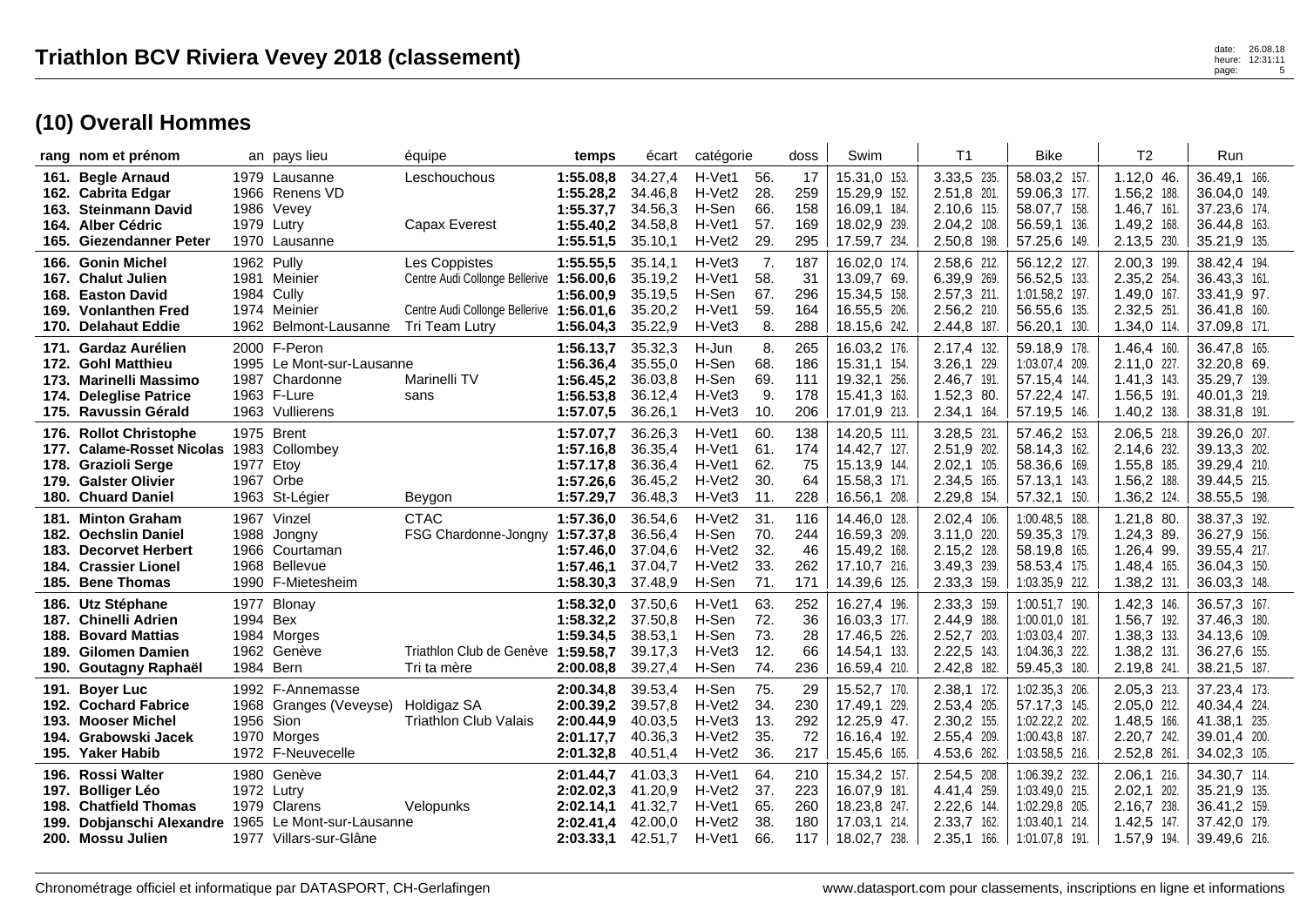|      | rang nom et prénom                                                                                                               |                           | an pays lieu                                                                                         | équipe                                       | temps                                                         | écart                                               | catégorie                                      |                                 | doss                            | Swim                                                                         | T1                                                                       | <b>Bike</b>                                                                           | T <sub>2</sub>                                                            | Run                                                                          |
|------|----------------------------------------------------------------------------------------------------------------------------------|---------------------------|------------------------------------------------------------------------------------------------------|----------------------------------------------|---------------------------------------------------------------|-----------------------------------------------------|------------------------------------------------|---------------------------------|---------------------------------|------------------------------------------------------------------------------|--------------------------------------------------------------------------|---------------------------------------------------------------------------------------|---------------------------------------------------------------------------|------------------------------------------------------------------------------|
|      | 201. Imholz Benoît<br>202. Mosimann Romain<br>203. Loup Clément<br>204. Gimelfarb Lionel<br>205. Bessy Marc                      |                           | 1975 Montreux<br>1987 Prilly<br>1987 Jongny<br>1979 F-Versailles<br>1989 Lausanne                    | Thefour.ch                                   | 2:04.20,5<br>2:04.29,2<br>2:04.34,4<br>2:04.54,9<br>2:05.00,0 | 43.39.1<br>43.47,8<br>43.53,0<br>44.13,5<br>44.18,6 | H-Vet1<br>H-Sen<br>H-Sen<br>H-Vet1<br>H-Sen    | 67.<br>76.<br>77.<br>68.<br>78. | 194<br>272<br>104<br>235<br>219 | 14.55.0 134.<br>22.22,3 266.<br>16.10.1 185.<br>18.22,9 246.<br>14.15,1 108. | 3.36,8 236.<br>3.18,6 224.<br>2.20,8 140.<br>2.33,8 163.<br>2.29,6 153.  | 1:04.50.4 223<br>1:00.27,0 185.<br>1:04.09,3 219.<br>1:01.36,7 195<br>1:05.38,9 226.  | 1.34.7 115.<br>2.01,7 201.<br>1.35,4 119.<br>1.30,3 105.<br>1.47,9 164.   | 39.23,6 205.<br>36.19,6 153.<br>40.18.8 222.<br>40.51,2 229.<br>40.48,5 227. |
|      | 206. Guignard Pierre<br>207. Dilay Helton<br>208. Bedjai Philippe<br>209. Guastalla Guillaume<br>210. Bodson Vincent             |                           | 1978 Bottens<br>1980 Neyruz FR<br>1954 Monthey<br>1980 F-Crozet<br>1970 B-Cambron St Vincent         | <b>JC Sports</b><br>VICTeam                  | 2:05.26.1<br>2:05.27,9<br>2:05.34,6<br>2:05.38,9<br>2:06.16,7 | 44.44,7<br>44.46,5<br>44.53,2<br>44.57.5<br>45.35,3 | H-Vet1<br>H-Vet1<br>H-Vet3<br>H-Vet1<br>H-Vet2 | 69.<br>70.<br>14.<br>71.<br>39. | 80<br>233<br>14<br>190<br>221   | 20.14,2 261<br>15.39,7 160.<br>14.21,4 113.<br>12.29,2 49.<br>17.50,0 230.   | 4.04,3 245.<br>2.19,8 136.<br>2.53,6 206.<br>2.19,9 138.<br>2.45,9 190.  | 1:00.36,3 186.<br>1:06.15,6 229.<br>1:04.00,2 217.<br>1:05.12.7 224<br>1:02.19,4 200. | 2.36,2 255<br>1.55,9 186.<br>1.52,5 179.<br>2.10,6 224.<br>2.15,5 236.    | 37.55,1 181.<br>39.16,9 204.<br>42.26,9 238.<br>43.26,5 243.<br>41.05,9 232. |
|      | 211. Guellaff Pierrick<br>212. Bochatay Laurent<br>213. Collardey Francois<br>214. Chapuis Dominique<br>215. Cros Xavier         |                           | 1983 Genève<br>1980 Nyon<br>1981 F-Chevry<br>1979 Lausanne<br>1970 St-Prex                           | Les Ticos<br>st prex triteam                 | 2:06.48,1<br>2:06.50,1<br>2:06.53.6<br>2:06.53,9<br>2:07.46,2 | 46.06.7<br>46.08,7<br>46.12,2<br>46.12,5<br>47.04,8 | H-Vet1<br>H-Vet1<br>H-Vet1<br>H-Vet1<br>H-Vet2 | 72.<br>73.<br>74.<br>75.<br>40. | 77<br>172<br>39<br>33<br>42     | 17.01,6 212.<br>17.09,5 215.<br>14.58,7 138.<br>16.25,0 195.<br>16.08,8 183. | 2.39,3 176.<br>2.36,5 170.<br>4.07,3 247.<br>2.42,0 180.<br>3.51,0 240.  | 1:09.38.8 249.<br>1:01.59,0 198.<br>58.12,4 159.<br>1:02.20,2 201.<br>1:04.34,8 221.  | 1.52,0 178.<br>2.03,6 205.<br>5.44,4 271.<br>1.35,7 121.<br>2.09,9 222.   | 35.36,4 140.<br>43.01,5 239.<br>43.50,8 246.<br>43.51,0 247.<br>41.01,7 230. |
|      | 216. Mercanzini Andre<br>217. Gonseth Stephan<br>218. Krowinkel Peter<br>219. Gattlen Cédric<br>220. Jungo Marc                  |                           | 1979 St-Sulpice VD<br>1974 Bremblens<br>1972 GB-London<br>1975 Jongny<br>1964 Marly                  | LOW LAND WARRIORS 2:08.03,0                  | 2:07.53.2<br>2:07.55,2<br>2:08.03,5<br>2:08.07,1              | 47.11,8<br>47.13,8<br>47.21,6<br>47.22,1<br>47.25,7 | H-Vet1<br>H-Vet1<br>H-Vet2<br>H-Vet1<br>H-Vet2 | 76.<br>77.<br>41.<br>78.<br>42. | 115<br>269<br>239<br>184<br>93  | 16.06,0 180.<br>19.16,1 255.<br>16.36,5 203.<br>14.57,8 136.<br>20.51,2 263. | 2.28,5 152.<br>3.03,9 214.<br>1.49,1 69.<br>4.05,4 246.<br>$2.27,7$ 151. | 1:07.35,6 237.<br>1:02.27,5 204<br>1:04.07.8 218.<br>1:07.59,2 241<br>1:03.30,6 211.  | 2.04,0 209.<br>2.05,9 215.<br>2.03,8 208.<br>2.00,7 200.<br>1.53,0 181    | 39.39,1 211.<br>41.01,8 231.<br>43.25,8 242.<br>39.00,4 199.<br>39.24,6 206. |
| 223. | 221. Pillonel Stéphane<br>222. Schwab Arnaud<br><b>Arbre Ludovic</b><br>224. Thomas Philippe<br>225. Welser Richard              | 1973 Prilly               | 1993 Yvonand<br>1992 La Tour-de-Peilz<br>1967 Vouvry<br>1957 Monthey                                 | <b>TRI-TEAM NEW-BIKE</b>                     | 2:08.18.6<br>2:08.35,7<br>2:08.50.8<br>2:08.56,8<br>2:09.02,8 | 47.37,2<br>47.54,3<br>48.09,4<br>48.15,4<br>48.21,4 | H-Sen<br>H-Sen<br>H-Vet2<br>H-Vet2<br>H-Vet3   | 79.<br>80.<br>43.<br>44.<br>15. | 274<br>277<br>9<br>160<br>166   | 14.22,6 114.<br>19.33,7 257.<br>12.31,7 50.<br>16.35,8 201.<br>17.15,4 218.  | 3.04,9 216.<br>3.39,6 238.<br>2.26,7 150.<br>3.27,8 230.<br>2.12,3 122.  | 1:03.39,4 213.<br>1:08.29,4 244<br>1:01.25,8 192.<br>1:06.01,1 227.<br>1:02.09,2 199. | 2.15,8 237<br>2.13,2 229.<br>2.15,4 235.<br>2.10,7 225.<br>2.13,9 231.    | 44.55,9 255.<br>34.39,8 120.<br>50.11,2 264.<br>40.41,4 225.<br>45.12,0 257. |
|      | 226. Nicollier Jean-Marc<br>227. Pizarro Paez Gregory<br>228. Maheo Stephane<br>229. Kellerhals Gilbert<br>230. Guiffault Maxime | 1977 Pully<br>1995 Prilly | 1960 Renens VD<br>1988 F-La Mure<br>1967 St-Prex                                                     | <b>Tria St-Prex</b>                          | 2:09.07,1<br>2:09.26.8<br>2:09.31,0<br>2:09.38,3<br>2:09.47,5 | 48.25,7<br>48.45,4<br>48.49,6<br>48.56,9<br>49.06.1 | H-Vet3<br>H-Sen<br>H-Vet1<br>H-Vet2<br>H-Sen   | 16.<br>81.<br>79.<br>45.<br>82. | 298<br>204<br>109<br>94<br>79   | 23.54,1 271.<br>23.10.1 268.<br>16.15,0 191.<br>17.18,0 220.<br>19.49,8 258. | 2.38,6 173.<br>4.50,1 261.<br>3.24,2 228.<br>2.40,9 177.<br>4.19,1 251.  | 1:01.35,2 194.<br>1:01.38,6 196<br>1:03.17,2 210.<br>1:05.34,8 225.<br>1:07.55,3 240. | 1.18,5 68.<br>0.40.8<br>$-1$<br>2.06,4 217.<br>2.14,7 233.<br>2.34,3 253. | 39.40,7 212.<br>39.07,2 201.<br>44.28,2 251.<br>41.49,9 237.<br>35.09,0 129. |
|      | 231. Roldán De Llano José Luis<br>232. Melan Franck<br>233. Robert Olivier<br>234. Foata Francis<br>235. Sanz Alex               |                           | 1975 Versoix<br>1984 F-Frontonas<br>1976 F-Versonnex<br>1975 La Conversion<br>1989 F-Prevessin Moens | None<br>Fun Fast Foster<br>The Juan and Only | 2:10.26,2<br>2:10.43,0<br>2:10.46,4<br>2:10.52,1<br>2:11.24,8 | 49.44,8<br>50.01.6<br>50.05,0<br>50.10,7<br>50.43,4 | H-Vet1<br>H-Sen<br>H-Vet1<br>H-Vet1<br>H-Sen   | 80.<br>83.<br>81.<br>82.<br>84. | 137<br>289<br>133<br>283<br>145 | 15.44,7 164.<br>18.19.1 244.<br>16.34,2 199.<br>20.03,8 259.<br>18.58,4 252. | 4.21,4 254.<br>2.37,0 171.<br>4.01,1 244.<br>5.33,2 265.<br>3.57,5 243.  | 1:10.11,3 252.<br>1:06.02,0 228<br>1:06.18,6 230.<br>1:02.24,6 203.<br>1:09.50,4 250. | 2.08,1 221<br>2.56,9 263.<br>2.44,7 259.<br>2.23,2 245.<br>1.36,7 126.    | 38.00,7 182.<br>40.48,0 226.<br>41.07,8 233.<br>40.27,3 223.<br>37.01,8 168. |
|      | 236. Goullioud Renaud<br>237. Lin Ruizhong<br>238. Schwarz Willi<br>239. Schertenleib Marco<br>240. Deve Guillaume               | 1950                      | 1971 St-Légier<br>1988 Châtelaine<br>Jongny<br>1967 Manno<br>1981 F-Sevres                           | Triviera<br>Tridatüt                         | 2:11.31,0<br>2:11.49.2<br>2:11.55,1<br>2:12.07.2<br>2:12.12,5 | 50.49,6<br>51.07.8<br>51.13,7<br>51.25,8<br>51.31,1 | H-Vet2<br>H-Sen<br>H-Vet3<br>H-Vet2<br>H-Vet1  | 46.<br>85.<br>17.<br>47.<br>83. | 189<br>101<br>151<br>250<br>50  | 18.00,0 236.<br>16.28,2 197.<br>16.12,2 189.<br>18.27.4 249.<br>17.48,0 228. | 4.28,6 256.<br>3.06,8 217.<br>1.58,0 97.<br>3.29,4 233.<br>6.41,6 270.   | 1:10.56,9 254<br>1:12.11.0 258.<br>1:06.40,4 233<br>1:04.12,8 220<br>1:07.10,9 236.   | 2.03,2 204.<br>1.44,7 154<br>2.07,0 219.<br>2.10,7 225.<br>3.55,1 269.    | 36.02,3 147.<br>38.18,5 185.<br>44.57,5 256.<br>43.46,9 245.<br>36.36,9 157. |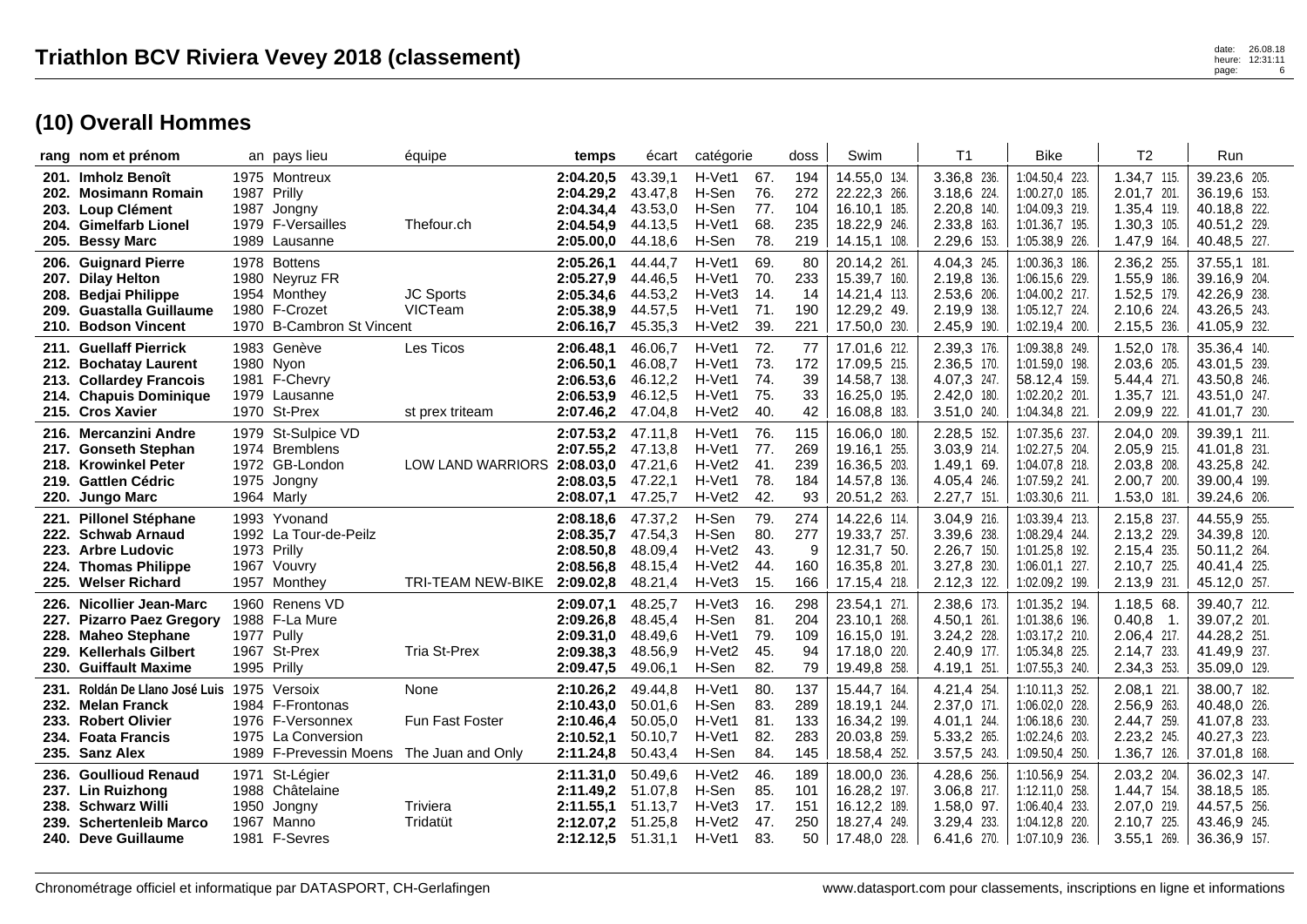|              | rang nom et prénom                                                                                                                  |            | an pays lieu                                                                                     | équipe                               | temps                                                                                                           | écart                                               | catégorie                                                                         |                                 | doss                            | Swim                                                                          | T <sub>1</sub>                                                                | <b>Bike</b>                                                                            | T <sub>2</sub>                                                            | Run                                                                               |
|--------------|-------------------------------------------------------------------------------------------------------------------------------------|------------|--------------------------------------------------------------------------------------------------|--------------------------------------|-----------------------------------------------------------------------------------------------------------------|-----------------------------------------------------|-----------------------------------------------------------------------------------|---------------------------------|---------------------------------|-------------------------------------------------------------------------------|-------------------------------------------------------------------------------|----------------------------------------------------------------------------------------|---------------------------------------------------------------------------|-----------------------------------------------------------------------------------|
| 241.<br>243. | <b>Rolli Angiolo</b><br>242. Della Valle Yves<br>Cittadini Loan<br>244. Guillen John<br>245. Atienza Carlos                         |            | 1963 Crans-près-Céligny<br>1972 Lausanne<br>1991 Chexbres<br>1976 Nyon<br>1967 Yverdon-les-Bains |                                      | 2:12.17,1<br>2:12.42,0<br>2:13.02,4<br>2:13.15,8<br>2:13.31,3                                                   | 51.35,7<br>52.00,6<br>52.21,0<br>52.34,4<br>52.49,9 | H-Vet3<br>H-Vet <sub>2</sub><br>H-Sen<br>H-Vet1<br>H-Vet2                         | 18.<br>48.<br>86.<br>84.<br>49. | 249<br>179<br>38<br>81<br>12    | 18.59,7 253.<br>16.23,7 194.<br>15.59,4 172.<br>17.51,4 231.<br>18.28,3 250.  | 3.10,7 218.<br>2.48,2 196.<br>2.51,2 199.<br>$2.54,1$ 207.<br>2.42,0 180.     | 1:09.17.1 246.<br>1:06.52,5 234.<br>1:12.39,9 262.<br>1:10.49,0 253.<br>1:10.04,2 251. | 2.29,1 248<br>2.03,6 205.<br>$1.50,1$ 172.<br>2.59,0 265.<br>2.11,6 228.  | 38.20,5 186.<br>44.34,0 252.<br>39.41,8 213.<br>38.42,3 193.<br>40.05,2 220.      |
|              | 246. Puig Eric<br>247. Sperandio Thierry<br>248. Delodder Frederik<br>249. Hilton Simon<br>250. Ducrest Cédric                      |            | 1964 Saxon<br>1972 Choëx<br>1974 Aigle<br>1985 Genève<br>1969 Marly                              |                                      | 2:13.34,7<br>2:14.26,7<br>2:14.49,7<br>2:14.56,0<br>2:15.03,6                                                   | 52.53,3<br>53.45,3<br>54.08,3<br>54.14,6<br>54.22,2 | H-Vet <sub>2</sub><br>H-Vet <sub>2</sub><br>H-Vet1<br>H-Sen<br>H-Vet <sub>2</sub> | 50.<br>51.<br>85.<br>87.<br>52. | 127<br>156<br>47<br>87<br>181   | 17.43,9 225.<br>18.18,1 243.<br>16.11,4 188.<br>16.03,9 178.<br>14.33,3 122.  | 4.37,5 258.<br>3.12,2 221.<br>3.37,0 237.<br>3.23,2 226.<br>2.31,8 158.       | 1:07.52,4 239.<br>1:12.20.2 260.<br>1:08.09,1 243.<br>1:07.59,9 242.<br>1:11.01,4 256. | 2.32,0 250<br>1.41.5 144<br>2.07,5 220.<br>3.23,0 268.<br>$2.37,1$ 256.   | 40.48,9 228.<br>38.54,7 197.<br>44.44,7 253.<br>44.06,0 248.<br>44.20,0 249.      |
| 251.<br>253. | Pochon Joël<br>252. Metraz Florian<br><b>Cotton Gilles</b><br>254. Girardin Marc<br>255. Rodera Borja                               |            | 1973 Cottens FR<br>1984 F-Les Rousses<br>1969 Epalinges<br>1977 Onex<br>1984 Genève              | Les Amis de la Table Ronde 2:15.07,4 | 2:15.23.7<br>2:16.35,2<br>2:17.27,1<br>2:17.39,0                                                                | 54.26,0<br>54.42,3<br>55.53,8<br>56.45,7<br>56.57,6 | H-Vet2<br>H-Sen<br>H-Vet2<br>H-Vet1<br>H-Sen                                      | 53.<br>88.<br>54.<br>86.<br>89. | 205<br>240<br>261<br>185<br>135 | 16.34,9 200.<br>23.33,8 270.<br>18.08,9 241.<br>20.52,9 264.<br>17.18,3 221.  | 2.44,0 183.<br>4.18,2 250.<br>3.32,7 234.<br>3.28,8 232.<br>4.30,9 257.       | 1:12.12,1 259.<br>1:07.41,5 238.<br>1:06.35,9 231.<br>1:08.37,5 245.<br>1:09.23,2 247. | 2.10,0 223.<br>2.39,3 257.<br>2.33,6 252.<br>2.47,7 260.<br>2.54,6 262.   | 41.26,4 234.<br>37.10,9 172.<br>45.44,1 258.<br>41.40,2 236.<br>43.32,0 244.      |
| 256.         | <b>Schmidt Jean Marc</b><br>257. Galichet Maxime<br>258. Wakker Brian<br>259. Glasser Johan<br>260. Ros Dirk                        |            | 1982 Lausanne<br>1983 Montreux<br>1991 Petit-Lancy<br>1978 F-Cheroy<br>1978 Epalinges            | Nestlé                               | 2:18.08,1<br>2:19.52,9 59.11,5<br>2:22.17.7 1:01.36,3<br>2:23.05.0 1:02.23,6<br>2:25.25,9 1:04.44,5             | 57.26.7                                             | H-Vet1<br>H-Vet1<br>H-Sen<br>H-Vet1<br>H-Vet1                                     | 87.<br>88.<br>90.<br>89.<br>90. | 148<br>63<br>253<br>68<br>140   | 17.17,2 219.<br>18.19.1 244.<br>18.24,6 248.<br>19.12,7 254.<br>17.46,9 227.  | 4.20,5 253.<br>3.10,9 219.<br>2.47,3 194.<br>4.09,7 249.<br>3.54,3 242.       | 1:09.38,1 248.<br>1:12.33,2 261.<br>1:07.00,6 235.<br>1:13.38,9 263.<br>1:14.56,6 265. | 1.58,5 195.<br>1.25.5 95.<br>$1.54, 1$ 183.<br>2.57,0 264.<br>1.22,4 82.  | 44.53,8 254.<br>44.24,2 250.<br>52.11,1 265.<br>43.06,7 240.<br>47.25,7 260.      |
| 261.         | <b>Cudennec Christophe</b><br>262. Gossweiler Bernard<br>263. Brasey Bernard<br>264. Clairottet Thierry<br>265. Lpez Adnella Carlos |            | 1980 Epalinges<br>1954 Puidoux<br>1948 Cugy VD<br>1978 F-La Motte d'Aveillans<br>1976 E-Carral   |                                      | 2:28.01.2 1:07.19,8<br>2:29.54,7 1:09.13,3<br>2:31.27,6 1:10.46,2<br>2:31.32,1 1:10.50,7<br>2:32.57,0 1:12.15,6 |                                                     | H-Vet1<br>H-Vet3<br>H-Vet3<br>H-Vet1<br>H-Vet1                                    | 91.<br>19.<br>20.<br>92.<br>93. | 43<br>281<br>297<br>229<br>107  | -------- ----<br>22.01,0 265.<br>16.41,8 204.<br>22.37,5 267.<br>15.17,7 146. | --------<br>$---$<br>5.01,1 264.<br>4.43,1 260.<br>7.30,5 271.<br>6.23,9 268. | -------- ----<br>1:10.59,0 255.<br>1:11.59,0 257.<br>1:14.17,6 264.<br>1:20.58,2 269.  | -------- ----<br>2.26,0 247.<br>3.03,7 266.<br>3.57,6 270.<br>2.31,7 249. | $---$<br>--------<br>49.27,6 263.<br>55.00,0 267.<br>43.08,9 241.<br>47.45,5 261. |
| Run Lap 2    | 266. Durussel Raymond<br>267. Samson François<br>268. Jain Surbhit<br>269. Favre Jean-Pierre                                        |            | 1948 Ballaigues<br>1965 Vevey<br>1981 Fribourg<br>1967 Epalinges                                 | Do It                                | 2:33.32,0 1:12.50,6<br>2:36.24,4 1:15.43,0<br>2:41.40,3 1:20.58,9<br>2:52.51,3 1:32.09,9                        |                                                     | H-Vet3<br>H-Vet <sub>2</sub><br>H-Vet1<br>H-Vet <sub>2</sub>                      | 21.<br>55.<br>94.<br>56.        | 53<br>285<br>195<br>291         | 17.59,9 235.<br>20.43,5 262.<br>20.06,6 260.<br>23.21,1 269.                  | 2.15,4 129.<br>4.19,2 252.<br>5.33,4 266.<br>4.58,4 263.                      | 1:16.12,6 267.<br>1:15.37,4 266.<br>1:27.35,1 270.<br>1:34.24,9 271.                   | 1.51,3 176.<br>2.05,8 214.<br>2.17,7 240.<br>$2.04,2$ 210.                | 55.12,8 268.<br>53.38,5 266.<br>46.07,5 259.<br>48.02,7 262.                      |
|              | --- Jannet Charles<br>--- Montserrat Jordi                                                                                          |            | 1975 Pully<br>1970 St-Prex                                                                       |                                      | 1:43.09,4<br>2:20.50,1                                                                                          | ------<br>37.40,7                                   | H-Vet1<br>H-Vet2                                                                  | $\cdots$<br>$\qquad \qquad -$   | 196<br>243                      | 14.39,2 124.<br>18.01,3 237.                                                  | 2.18,6 133.<br>5.38,0 267.                                                    | 1:00.05,3 182.<br>1:18.02,8 268.                                                       | 1.45,7 158.<br>$3.12,8$ 267.                                              | -------- ---                                                                      |
| To Run       |                                                                                                                                     |            |                                                                                                  |                                      |                                                                                                                 |                                                     |                                                                                   |                                 |                                 |                                                                               |                                                                               |                                                                                        |                                                                           |                                                                                   |
|              | --- Ganachaud Rémi                                                                                                                  |            | 1991 F-Nantes                                                                                    | Triveloce saint Sébastien 1:12.48,6  |                                                                                                                 | ------                                              | H-Sen                                                                             | $\qquad \qquad -$               | 65                              | 13.20,9 74.                                                                   | $1.52,6$ 83.                                                                  | 56.22,5 131.                                                                           | $1.12,6$ 47.                                                              | -------- ----                                                                     |
|              | athlètes partis                                                                                                                     |            |                                                                                                  |                                      |                                                                                                                 |                                                     |                                                                                   |                                 |                                 |                                                                               |                                                                               |                                                                                        |                                                                           |                                                                                   |
|              | <b>DNF</b> Vouillamoz Eric                                                                                                          | 1967 Fully |                                                                                                  | $FIT+$                               | ------                                                                                                          | ------                                              | H-Vet2                                                                            | $\cdots$                        | 165                             | -------- ----                                                                 | -------- ----                                                                 | -------- ----                                                                          | -------- ----                                                             |                                                                                   |